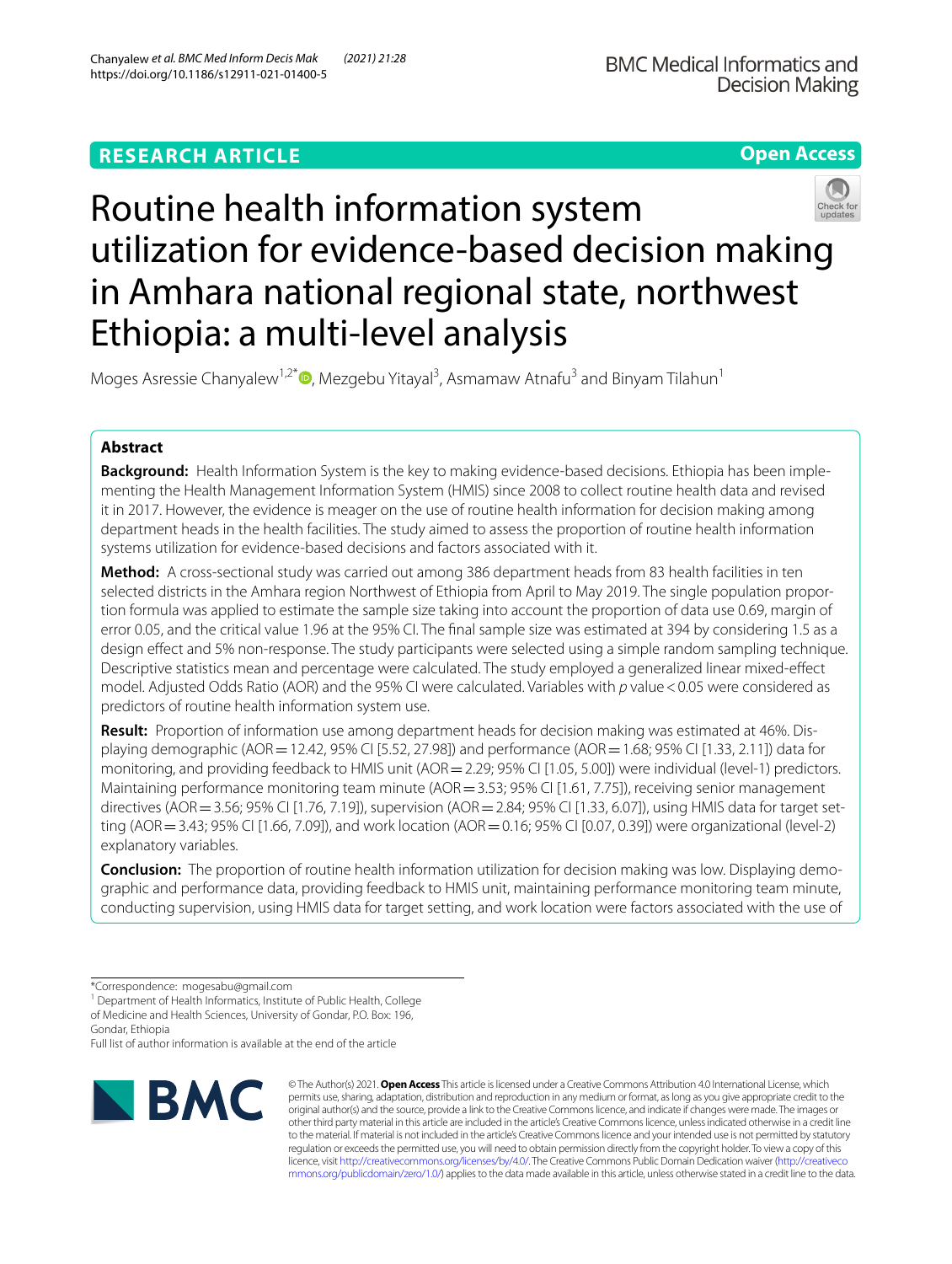routine health information for decision making. Therefore, strengthening the capacity of department heads on data displaying, supervision, feedback mechanisms, and engagement of senior management are highly recommended.

**Keywords:** Routine health information system (RHIS), Health management information system (HMIS), Evidencebase decision (EBD), Health facilities, Department heads

## **Background**

Health Information System (HIS) is the basis of the health system and the key to making evidence-based health policy decisions [\[1](#page-9-0)]. It is the intersection of healthcare's business processes and information systems to deliver better healthcare services [[2,](#page-9-1) [3\]](#page-9-2). Routine health information system (RHIS) is a part of HIS, that generates data at regular intervals (no longer than a year) that have been collected at public and private health facilities and institutions, as well as at community-level health posts and clinics [\[4\]](#page-9-3). Ethiopia has implemented the Health Management Information System (HMIS) since 2008 to collect routine data as a primary source of information in public and private facilities [\[5\]](#page-9-4).

The HMIS was one of the seven components of the Health Sector Development Program-III (HSDPIII) and is one of the four transformation agendas (Information Revolution) that the country has formulated in its Health Sector Transformation Plan (HSTP), 2015–2019. The country developed Information Revolution Roadmap (IRR) in 2017 with the foremost aim of enhancing the culture of routine health information use for evidencebased decisions at the lower level. As a result, a myriad of eforts has exerted to realize the objectives of IRR across the country. Revising key performance monitoring indicators, standardizing data recording and reporting tools, conducting capacity building training, implementing electronic Medical records (eMR), introducing District Health Information System  $(DHIS_2)$ , and installing SMART care at health facility levels were some of the efforts exerted among others [[5](#page-9-4)[–7](#page-9-5)].

Public health decision-making is critically dependent on the timely availability of sound data [\[8](#page-9-6)]. Shreds of evidence showed that the proportion of informationuse for evidence-based decisions was demonstrated only in 52%  $[9]$  $[9]$  and 53%  $[10]$  of the health facilities in Mexico and South Africa, respectively. Likewise, a single study done in India and Tanzania indicated that department heads experienced missed opportunities for using data for decision making [[11\]](#page-9-9). Empirical evidence in Ethiopia showed that the proportion of information use for decision making was inconsistent from place to place across the country. The highest was reported in North Gondar (78.5%) [[12\]](#page-9-10) and Hadya (69.3%) [[13](#page-9-11)], and the lowest was in Jimma (32.9%) [[14\]](#page-9-12). However, the study done in Ayder referral hospital at Mekele revealed that no evidence was found regarding the use of information generated by the facility for decision making [[15\]](#page-9-13). Shreds of evidence from East Gojam Zone of Amhara region indicated that the proportion of routine health information use for evidencebased decision making among health professionals was 45.8% [[16](#page-9-14)].

Routine health information system (RHIS) use for decision making was afected by multiple factors. An assessment conducted in Tanzania by Measure Evaluation revealed that lack of analytic and data use skills were constraints of information use [[11\]](#page-9-9). Teklegiorgis et al. reported that a friendly format for reporting and managers provide regular feedback to their staf were found to be signifcantly associated with health information utilization[\[17\]](#page-9-15). Likewise, Adane et al. and Asemahagn et al. mentioned that provisions of technical supports, presence of computers, the practice of conversion of data into information, residence, data management knowledge, workload, and computer skill enhanced the utilization of HMIS for evidence-based decisions making [\[18](#page-9-16), [19](#page-9-17)].

Departments in health facilities are primary sources of routine health information in the healthcare system of the country. Hence, the country has made immense eforts through the information revolution agenda since 2017 to enhance the utilization of routine health information for evidence-based decisions at lower levels of the healthcare system. The findings of previous studies indicated that the use of routine health information for decision making varied from place to place but failed to account for individual and organizational level variations that afect the enhanced use of routine health information [\[12,](#page-9-10) [13,](#page-9-11) [16](#page-9-14)[–20](#page-9-18)]. Failing to capture the variations at diferent level did not provide appropriate parameters estimates [[21,](#page-9-19) [22\]](#page-9-20). Hence, the use of routine health information for decision making in the study area remains a problem. Therefore, this study was conducted to assess the proportion of routine health information system utilization and its determinants among department heads in the Amhara Region public health facilities. Hence, taking in to account the limitation of previous studies, this study employed a facility level cross-sectional study with multilevel analysis.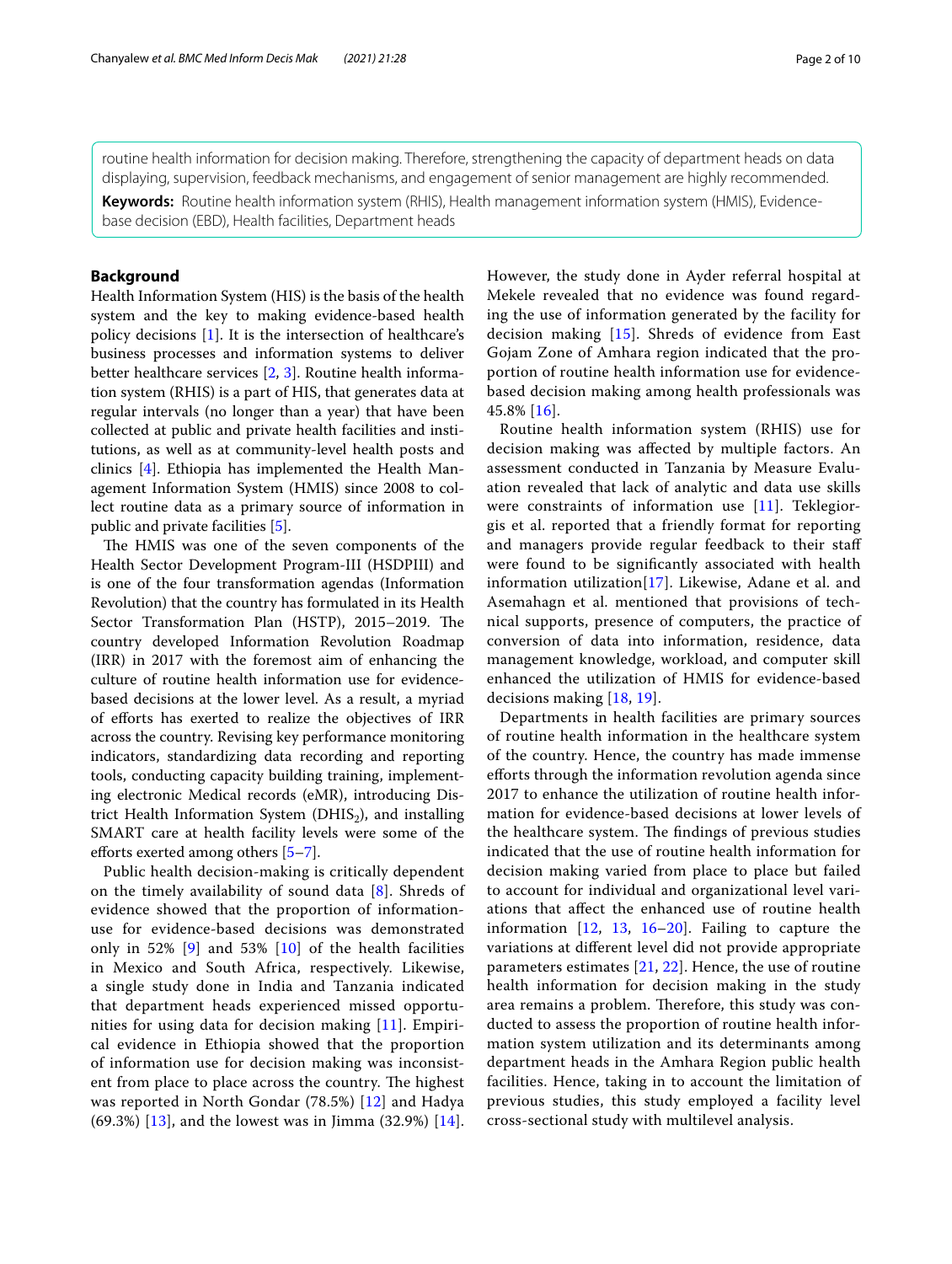## **Methods**

#### **Study design and settings**

The study employed a cross-sectional design and was conducted in ten selected districts of Amhara National Regional State in the Northwest of Ethiopia from April to May 2019. The region was subdivided administratively into 12 zones and three city administrations, and 183 districts. According to the 2020 fscal year, the total population of the region was estimated to be 22,191,890 (11,317,864 males and 10,874,026 females); and 3560 Health Posts, 858 Health Centers, and 81 Hospitals were providing healthcare services to the community [[23](#page-9-21)].

#### **Study population, sample size and sampling procedures**

The study population was all department heads working at health facilities in the Amhara region. Information use is a composite indicator that cannot be measured by a single indicator at a point in time. It is the process that encompasses problem identifcation, prioritization, action plan development, implementation, and following up, and providing regular feedback that requires a minimum of three months stay. Hence, the study recruited the heads of departments who were working at least for three months. Moreover, the health facilities require at least six months functioning the HIS activities efectively. As a result, the study included health facilities that provided healthcare services for more than six months. Routine health information is carried out primarily by departments that provided healthcare services. Hence, department heads that are supportive of the healthcare services such as human resources, fnance, and guardian were excluded from the study. The total number of medical departments in the 83 facilities was 1218. The sample size was calculated using a single population proportion formula by considering anticipated proportion of data use 0.69 [[13\]](#page-9-11), a margin of error 0.05, and the square of the normal deviate at the required confdence level at 95% was 1.96. With considering a factor 1.5 as design efect and 5% non-response rate the fnal sample size was estimated to be 394  $[24]$  $[24]$ . Hence, the total sample size was proportionally allocated to the selected health facilities [[25\]](#page-9-23).

The study applied a multi-stage sampling method to recruit study subjects. At the frst stage, the team selected ten districts randomly. The estimated sample size (394 department heads) was distributed to all health facilities in the ten districts using the population to proportion size formula. Following that, the sampling frame was developed, which contained the list of departments in each health facility. Secondly, department heads were included in the study using simple random sampling techniques from all facilities in the selected districts.

#### **Data collection tool and procedure**

The data collection tool was developed from the Performance of Routine Information System Management (PRISM) tool and adapted to the local context [[26](#page-9-24), [27](#page-9-25)]. The tool collected information on technical, behavioral, and organizational determinant factors of routine health information use. Availability of resources, training, supervision, fnances, information distribution, and promotion of the culture of information were organizational determinants. Behavioral factors were data demand, data quality checking skills, problem-solving for HIS tasks, competence in HIS tasks, confdence levels for HIS tasks, and motivation. Besides, the complexity of the reporting form, procedures, HIS design, computer software, and IT complexity were technical determinants.

Forward translation to the Amharic language was done independently by a naïve and public health professional translators. It was also back-translated to the original English language by the investigator for consistency check. Following this, the tool was piloted in two districts (Debre Tabor and Enjibara) that had comparable settings to the study sites. Reliability analysis was carried out before starting data collection to see whether the tool can measure the true value of the outcome variable. The overall level of reliability index (Cronbach's alpha value) was 0.89. The result was above 0.7 (acceptable level) that indicated the tool was reproducible to the local settings [[28\]](#page-9-26).

#### **Operational defnitions and study variables**

The outcome variable was the proportion of routine health information utilization, measured using five core indicators identified from the PRISM tool. The presence of feedback provided by department heads to health workers in the department, evidence on the use of information for decision making, key performance indicators, evidence on health coverage, and target achievements against the plan were the indicators applied to determine the level of routine health information-use for decision making. The mean value for the five indicators was calculated to categorize the level of information use among study participants. Study participants who scored above mean value was considered as "have good information use" or else if they scored equal and below the mean value "have poor information use" for evidence-based decision making.

Organizational determinants include governance, planning, supervision, information distribution, availability of resources for HIS, training, and promotion of a culture of information use. Besides, the technical determinants encompass the complexity of the reporting form, procedures, HIS design, computer software, and IT complexity. Likewise, the behavioral determinants incorporate data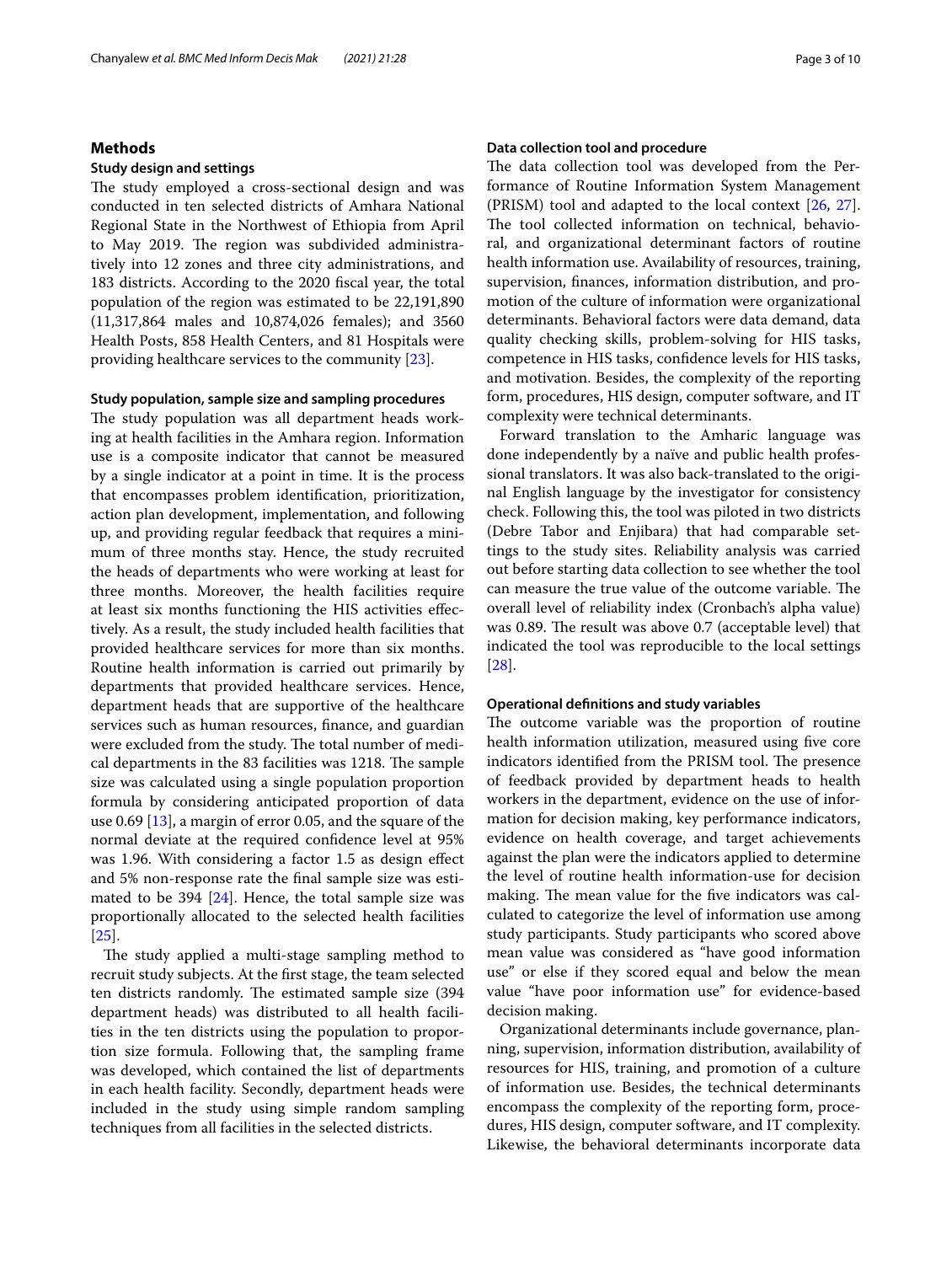quality checking skills, problem-solving for HIS tasks, competence in HIS activities, and motivation.

#### **Statistical analysis**

Data were entered in to EpiData version 3.1 and exported in a csv format to R software version 3.4.3 for further analysis. Descriptive statistics mean and percentage were calculated. A bi-variate analysis was conducted to identify potential candidate variables for multivariable analysis. Predictor variables that were signifcant at *p*  value <0.2 were entered into the multivariable analysis. Independent multivariable analysis was ftted for level one and level two variables. The effect of multicollinearity was examined using the score of Variance Infation Factors (VIF), and Variables with VIF score greater than 10 were excluded from the model. Forward stepwise techniques were applied to identify explanatory variables that have a signifcant association with the outcome variables to build the Generalized Linear Mixed Efect Model (GLMM). Finally, variables with  $p$  value <0.05 in multivariable analysis were ftted to the GLMM to quantify the efects of level one (individual-level characteristics) and level two (organizational level characteristics) variables on the observed level of information use.

The conditional model was fitted at the first step in the GLMM. Pieces of information about the log-likelihood ratio score, Intra-class correlation (ICC) score, the random variance, Achachie's Information Criteria (AIC), and Bayesian Information Criteria (BIC) were calculated. The model with non-zero log-likelihood ratio and ICC score of > 0.05 indicated the presence of cluster-level correlation (the between facility-level variance) that insinuated to ft GLMM [[29\]](#page-9-27).

At the second stage, random and fxed efects (intercepts and slopes) were calculated for the three consecutive models. The AIC, BIC, and tau squared scores were examined to check the adequacy of models. Embedded models with small values were considered a better model. Furthermore, Analysis of Variance (ANOVA) was ftted at each step to test the signifcance of additional terms (random and fxed efects) in the embedded models. A significant value for the test statistics  $(p < 0.05)$  indicated that including additional terms in the fnal model enabled to produce the right parameter estimate  $[3, 30, 31]$  $[3, 30, 31]$  $[3, 30, 31]$  $[3, 30, 31]$  $[3, 30, 31]$  $[3, 30, 31]$  $[3, 30, 31]$ . The Adjusted Odds Ratio (AOR), 95% CI, and *p* value were calculated for all variables in the fnal model; and those variables with  $p$  value  $<0.05$  were considered as predictors of routine health information use. Furthermore, the fnal or global model was examined for overdispersion using the ratio of fnal model deviance or Pearson's chi-square to the residual degree of freedom. Models with the ratio value close to one were considered that

non-dispersed model  $[32]$  $[32]$ . The presence of overdispersion in a model suggests it is a bad ft [[33\]](#page-9-31).

#### **Result**

## **Socio‑demographic characteristics of study participants**

The study enrolled a total of 386 (98%) department heads in 83 health facilities. The data showed that among the 83 facilities assessed, 76 (92%) were health centers, 5(6%) were primary hospitals, and (2%) were referral hospitals.

The mean age of respondents was 28.2 years, with a standard deviation of 5.4 years. Of the total 386 study participants included, 238(62%) of them were female participants, 294(82.4%) of them were below the age of 30 years, 225(58.3%) of them were diploma graduates, and 115(29.8%) of them were clinical nurses by profession. While considering the year of experience, 239(63.7%) of the study participants had less than fve years of experience, 281(74.3%) of them earned five thousand and less Ethiopian birr per month, and 233(60.4%) of them were rural dwellers. Of the total 386 department heads, 97(25.1%) of them were from Maternal and Child Health (MCH) departments, followed by Out-patient departments 76(19.7%) (Table[1\)](#page-4-0).

## **Organizational determinants** *Staf meeting and motivation*

From a total of 386 departments assessed, 324(83.9%) conducted regular staf meetings in the last three months of which, 240(74%) conducted senior staf meetings, 310(96%) carried out all-staf meetings, and 295(91%) implemented department-level meetings. Only 43.4% of department heads received feedback from seniors to improve their performance. Among 377 respondents, 173(45.9%) agreed that the facilities arranged an incentive or motivation mechanism to improve the use of information for evidence-based decision making that in turn improved the quality of healthcare.

#### *Performance monitoring team discussions*

Of the total 386 department heads observed, 252(65%) and 244(63%) of them mentioned Performance Monitoring Team (PMT) meetings were conducted regularly and maintained official minutes that contains the discussion points and decisions made during their meeting, respectively. Regarding PMT meeting contents, 219(89%) of minutes showed management of RHIS activities, 183(75%) indicated discussions made on RHIS fndings, 163(66%) revealed the decisions made, and 124(51%) showed follow up actions taken place regarding the decisions. However, only 63(25%) showed RHIS related issues or problems referred to a district or regional level for further actions. Of the total 386 departments investigated, 200(52%) calculated target against achievement, and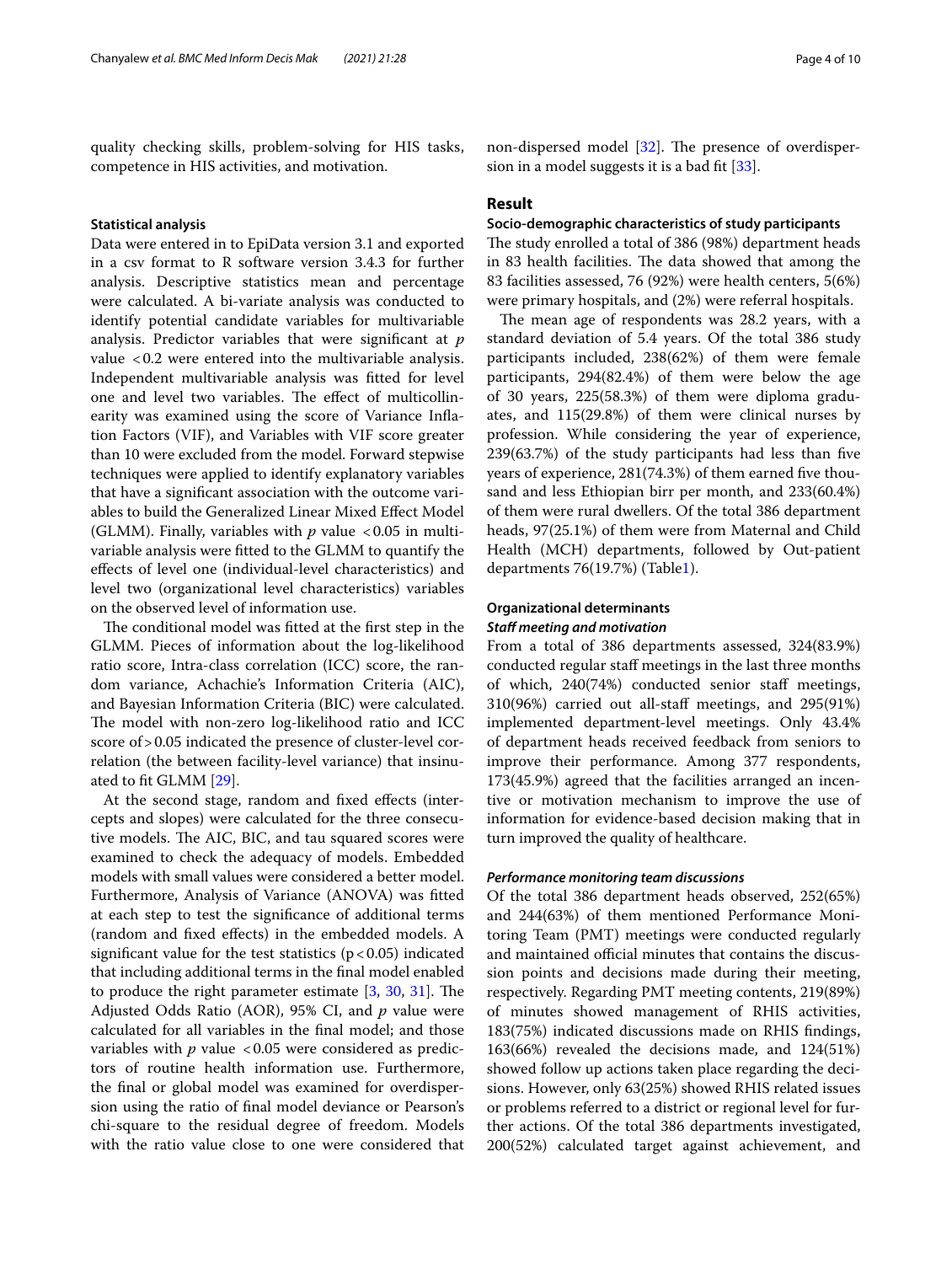# <span id="page-4-0"></span>**Table 1 Socio-demographic characteristics of study participants in health facilities in the Amhara region, Northwest Ethiopia, 2019**

| $Sex(N - = 384)$<br>Male<br>146<br>38<br>62<br>Female<br>238<br>Age in year ( $N = 357$ )<br>$\leq 30$<br>294<br>82.4<br>> 30<br>63<br>17.6<br>Level of education ( $N = 386$ )<br>Grade ten completed<br>2<br>0.5<br>Diploma<br>225<br>58.3<br>Bachelor<br>155<br>40.2<br>Master<br>4<br>1.0<br>Profession ( $N = 386$ )<br><b>BSC</b> midwifery<br>18<br>4.7<br><b>BSC</b> nurse<br>51<br>13.2<br>Health officers<br>56<br>14.5<br>Clinical nurse diploma<br>115<br>29.8<br>Health information technician<br>42<br>10.9<br>Laboratory diploma<br>17<br>4.4<br>Midwifery diploma<br>37<br>9.6<br>Pharmacy diploma<br>39<br>10.1<br>Others<br>11<br>2.8<br>Experience in year ( $N = 375$ )<br>$\leq$ 5<br>239<br>63.7<br>$6 - 10$<br>102<br>27.2<br>34<br>9.1<br>>11<br>Salary in ETB (N = 378)<br>281<br>74.3<br>$\leq 5000$<br>$5001 - 10,000$<br>94<br>24.9<br>>10,000<br>3<br>0.8<br>Work location ( $N = 386$ )<br>Urban<br>153<br>39.6<br>Rural<br>233<br>60.4<br>Departments by type ( $N = 386$ )<br>Anti-retroviral therapy (ART)<br>4.4<br>17<br>Emergency outpatient department<br>4.8<br>18<br>Facility head office<br>24<br>6.2<br>HMIS unit<br>41<br>10.6<br>17<br>Laboratory<br>4.4<br>Maternal and child health (MCH)<br>97<br>25.1<br>19.7<br>Out-patient department (OPD)<br>76<br>42<br>Pharmacy<br>10.9<br>TB clinic<br>16<br>4.1<br>Youth friendly service<br>18<br>5.2<br>Others<br>20<br>3.4 | Variables | Number | Percent (%) |
|----------------------------------------------------------------------------------------------------------------------------------------------------------------------------------------------------------------------------------------------------------------------------------------------------------------------------------------------------------------------------------------------------------------------------------------------------------------------------------------------------------------------------------------------------------------------------------------------------------------------------------------------------------------------------------------------------------------------------------------------------------------------------------------------------------------------------------------------------------------------------------------------------------------------------------------------------------------------------------------------------------------------------------------------------------------------------------------------------------------------------------------------------------------------------------------------------------------------------------------------------------------------------------------------------------------------------------------------------------------------------------------------------------------------|-----------|--------|-------------|
|                                                                                                                                                                                                                                                                                                                                                                                                                                                                                                                                                                                                                                                                                                                                                                                                                                                                                                                                                                                                                                                                                                                                                                                                                                                                                                                                                                                                                      |           |        |             |
|                                                                                                                                                                                                                                                                                                                                                                                                                                                                                                                                                                                                                                                                                                                                                                                                                                                                                                                                                                                                                                                                                                                                                                                                                                                                                                                                                                                                                      |           |        |             |
|                                                                                                                                                                                                                                                                                                                                                                                                                                                                                                                                                                                                                                                                                                                                                                                                                                                                                                                                                                                                                                                                                                                                                                                                                                                                                                                                                                                                                      |           |        |             |
|                                                                                                                                                                                                                                                                                                                                                                                                                                                                                                                                                                                                                                                                                                                                                                                                                                                                                                                                                                                                                                                                                                                                                                                                                                                                                                                                                                                                                      |           |        |             |
|                                                                                                                                                                                                                                                                                                                                                                                                                                                                                                                                                                                                                                                                                                                                                                                                                                                                                                                                                                                                                                                                                                                                                                                                                                                                                                                                                                                                                      |           |        |             |
|                                                                                                                                                                                                                                                                                                                                                                                                                                                                                                                                                                                                                                                                                                                                                                                                                                                                                                                                                                                                                                                                                                                                                                                                                                                                                                                                                                                                                      |           |        |             |
|                                                                                                                                                                                                                                                                                                                                                                                                                                                                                                                                                                                                                                                                                                                                                                                                                                                                                                                                                                                                                                                                                                                                                                                                                                                                                                                                                                                                                      |           |        |             |
|                                                                                                                                                                                                                                                                                                                                                                                                                                                                                                                                                                                                                                                                                                                                                                                                                                                                                                                                                                                                                                                                                                                                                                                                                                                                                                                                                                                                                      |           |        |             |
|                                                                                                                                                                                                                                                                                                                                                                                                                                                                                                                                                                                                                                                                                                                                                                                                                                                                                                                                                                                                                                                                                                                                                                                                                                                                                                                                                                                                                      |           |        |             |
|                                                                                                                                                                                                                                                                                                                                                                                                                                                                                                                                                                                                                                                                                                                                                                                                                                                                                                                                                                                                                                                                                                                                                                                                                                                                                                                                                                                                                      |           |        |             |
|                                                                                                                                                                                                                                                                                                                                                                                                                                                                                                                                                                                                                                                                                                                                                                                                                                                                                                                                                                                                                                                                                                                                                                                                                                                                                                                                                                                                                      |           |        |             |
|                                                                                                                                                                                                                                                                                                                                                                                                                                                                                                                                                                                                                                                                                                                                                                                                                                                                                                                                                                                                                                                                                                                                                                                                                                                                                                                                                                                                                      |           |        |             |
|                                                                                                                                                                                                                                                                                                                                                                                                                                                                                                                                                                                                                                                                                                                                                                                                                                                                                                                                                                                                                                                                                                                                                                                                                                                                                                                                                                                                                      |           |        |             |
|                                                                                                                                                                                                                                                                                                                                                                                                                                                                                                                                                                                                                                                                                                                                                                                                                                                                                                                                                                                                                                                                                                                                                                                                                                                                                                                                                                                                                      |           |        |             |
|                                                                                                                                                                                                                                                                                                                                                                                                                                                                                                                                                                                                                                                                                                                                                                                                                                                                                                                                                                                                                                                                                                                                                                                                                                                                                                                                                                                                                      |           |        |             |
|                                                                                                                                                                                                                                                                                                                                                                                                                                                                                                                                                                                                                                                                                                                                                                                                                                                                                                                                                                                                                                                                                                                                                                                                                                                                                                                                                                                                                      |           |        |             |
|                                                                                                                                                                                                                                                                                                                                                                                                                                                                                                                                                                                                                                                                                                                                                                                                                                                                                                                                                                                                                                                                                                                                                                                                                                                                                                                                                                                                                      |           |        |             |
|                                                                                                                                                                                                                                                                                                                                                                                                                                                                                                                                                                                                                                                                                                                                                                                                                                                                                                                                                                                                                                                                                                                                                                                                                                                                                                                                                                                                                      |           |        |             |
|                                                                                                                                                                                                                                                                                                                                                                                                                                                                                                                                                                                                                                                                                                                                                                                                                                                                                                                                                                                                                                                                                                                                                                                                                                                                                                                                                                                                                      |           |        |             |
|                                                                                                                                                                                                                                                                                                                                                                                                                                                                                                                                                                                                                                                                                                                                                                                                                                                                                                                                                                                                                                                                                                                                                                                                                                                                                                                                                                                                                      |           |        |             |
|                                                                                                                                                                                                                                                                                                                                                                                                                                                                                                                                                                                                                                                                                                                                                                                                                                                                                                                                                                                                                                                                                                                                                                                                                                                                                                                                                                                                                      |           |        |             |
|                                                                                                                                                                                                                                                                                                                                                                                                                                                                                                                                                                                                                                                                                                                                                                                                                                                                                                                                                                                                                                                                                                                                                                                                                                                                                                                                                                                                                      |           |        |             |
|                                                                                                                                                                                                                                                                                                                                                                                                                                                                                                                                                                                                                                                                                                                                                                                                                                                                                                                                                                                                                                                                                                                                                                                                                                                                                                                                                                                                                      |           |        |             |
|                                                                                                                                                                                                                                                                                                                                                                                                                                                                                                                                                                                                                                                                                                                                                                                                                                                                                                                                                                                                                                                                                                                                                                                                                                                                                                                                                                                                                      |           |        |             |
|                                                                                                                                                                                                                                                                                                                                                                                                                                                                                                                                                                                                                                                                                                                                                                                                                                                                                                                                                                                                                                                                                                                                                                                                                                                                                                                                                                                                                      |           |        |             |
|                                                                                                                                                                                                                                                                                                                                                                                                                                                                                                                                                                                                                                                                                                                                                                                                                                                                                                                                                                                                                                                                                                                                                                                                                                                                                                                                                                                                                      |           |        |             |
|                                                                                                                                                                                                                                                                                                                                                                                                                                                                                                                                                                                                                                                                                                                                                                                                                                                                                                                                                                                                                                                                                                                                                                                                                                                                                                                                                                                                                      |           |        |             |
|                                                                                                                                                                                                                                                                                                                                                                                                                                                                                                                                                                                                                                                                                                                                                                                                                                                                                                                                                                                                                                                                                                                                                                                                                                                                                                                                                                                                                      |           |        |             |
|                                                                                                                                                                                                                                                                                                                                                                                                                                                                                                                                                                                                                                                                                                                                                                                                                                                                                                                                                                                                                                                                                                                                                                                                                                                                                                                                                                                                                      |           |        |             |
|                                                                                                                                                                                                                                                                                                                                                                                                                                                                                                                                                                                                                                                                                                                                                                                                                                                                                                                                                                                                                                                                                                                                                                                                                                                                                                                                                                                                                      |           |        |             |
|                                                                                                                                                                                                                                                                                                                                                                                                                                                                                                                                                                                                                                                                                                                                                                                                                                                                                                                                                                                                                                                                                                                                                                                                                                                                                                                                                                                                                      |           |        |             |
|                                                                                                                                                                                                                                                                                                                                                                                                                                                                                                                                                                                                                                                                                                                                                                                                                                                                                                                                                                                                                                                                                                                                                                                                                                                                                                                                                                                                                      |           |        |             |
|                                                                                                                                                                                                                                                                                                                                                                                                                                                                                                                                                                                                                                                                                                                                                                                                                                                                                                                                                                                                                                                                                                                                                                                                                                                                                                                                                                                                                      |           |        |             |
|                                                                                                                                                                                                                                                                                                                                                                                                                                                                                                                                                                                                                                                                                                                                                                                                                                                                                                                                                                                                                                                                                                                                                                                                                                                                                                                                                                                                                      |           |        |             |
|                                                                                                                                                                                                                                                                                                                                                                                                                                                                                                                                                                                                                                                                                                                                                                                                                                                                                                                                                                                                                                                                                                                                                                                                                                                                                                                                                                                                                      |           |        |             |
|                                                                                                                                                                                                                                                                                                                                                                                                                                                                                                                                                                                                                                                                                                                                                                                                                                                                                                                                                                                                                                                                                                                                                                                                                                                                                                                                                                                                                      |           |        |             |
|                                                                                                                                                                                                                                                                                                                                                                                                                                                                                                                                                                                                                                                                                                                                                                                                                                                                                                                                                                                                                                                                                                                                                                                                                                                                                                                                                                                                                      |           |        |             |
|                                                                                                                                                                                                                                                                                                                                                                                                                                                                                                                                                                                                                                                                                                                                                                                                                                                                                                                                                                                                                                                                                                                                                                                                                                                                                                                                                                                                                      |           |        |             |
|                                                                                                                                                                                                                                                                                                                                                                                                                                                                                                                                                                                                                                                                                                                                                                                                                                                                                                                                                                                                                                                                                                                                                                                                                                                                                                                                                                                                                      |           |        |             |
|                                                                                                                                                                                                                                                                                                                                                                                                                                                                                                                                                                                                                                                                                                                                                                                                                                                                                                                                                                                                                                                                                                                                                                                                                                                                                                                                                                                                                      |           |        |             |
|                                                                                                                                                                                                                                                                                                                                                                                                                                                                                                                                                                                                                                                                                                                                                                                                                                                                                                                                                                                                                                                                                                                                                                                                                                                                                                                                                                                                                      |           |        |             |
|                                                                                                                                                                                                                                                                                                                                                                                                                                                                                                                                                                                                                                                                                                                                                                                                                                                                                                                                                                                                                                                                                                                                                                                                                                                                                                                                                                                                                      |           |        |             |
|                                                                                                                                                                                                                                                                                                                                                                                                                                                                                                                                                                                                                                                                                                                                                                                                                                                                                                                                                                                                                                                                                                                                                                                                                                                                                                                                                                                                                      |           |        |             |
|                                                                                                                                                                                                                                                                                                                                                                                                                                                                                                                                                                                                                                                                                                                                                                                                                                                                                                                                                                                                                                                                                                                                                                                                                                                                                                                                                                                                                      |           |        |             |

only 130(33.7%) provided feedback to lower-level health workers. As a result, the study revealed that only 46.9% of department heads utilized routine health information for evidence-based decisions (Fig. [1](#page-5-0)).

Among the total study participants, 245(63.6%) received annual or monthly targets on RHIS performance; however, only 189(48.9%) of them mentioned that they received senior management directives concerning the use of information, 146(37.8%) received a district office report, and  $150(38.9%)$  had documents showing the use of information for advocacy purposes. Besides, 173(44.8%) of them participated in meetings held at the district level.

#### *Display of information*

Of the total 386 respondents, only 118(30.6%) and 156(40.4%) of them displayed the catchment area map and summary of demographic information such as population by age group, respectively. However, feedback provided by district office or higher organization was found only in 129(33%) of the departments (Table [2\)](#page-5-1).

#### *RHIS supervision*

Among the total 386 department heads assessed, only 158(41%) of them received RHIS supervision from higher-level institutions. Of which, majority 148(93.7%), 146(92.4%), and 140(88.6%) explained that supervisors use a checklist, check the quality of data, and discussed performance based on target and achievement, respectively; however, only 98(62%) of supervisors sent official reports to supervisee after the supervision had taken place. Among 383 department heads, only 129(33.4%) mentioned that internal supervision was conducted regularly, and 66(51.1%) of them were provided written feedback that addressed the weaknesses and strengths of RHIS performance.

#### *Planning*

Among a total of 386 department heads assessed, 66(17.1%) of them had no strategic plan of the facility. However, 242(62.7%) of them had received an annual plan for the 2019 fscal year, of which 119(49.2%) refected the use of routine data for problem identifcation. Of the total 386 departments observed, the practice of data use for the target set during annual planning was observed only in 167(43.3%) of departments (Table [3](#page-5-2)).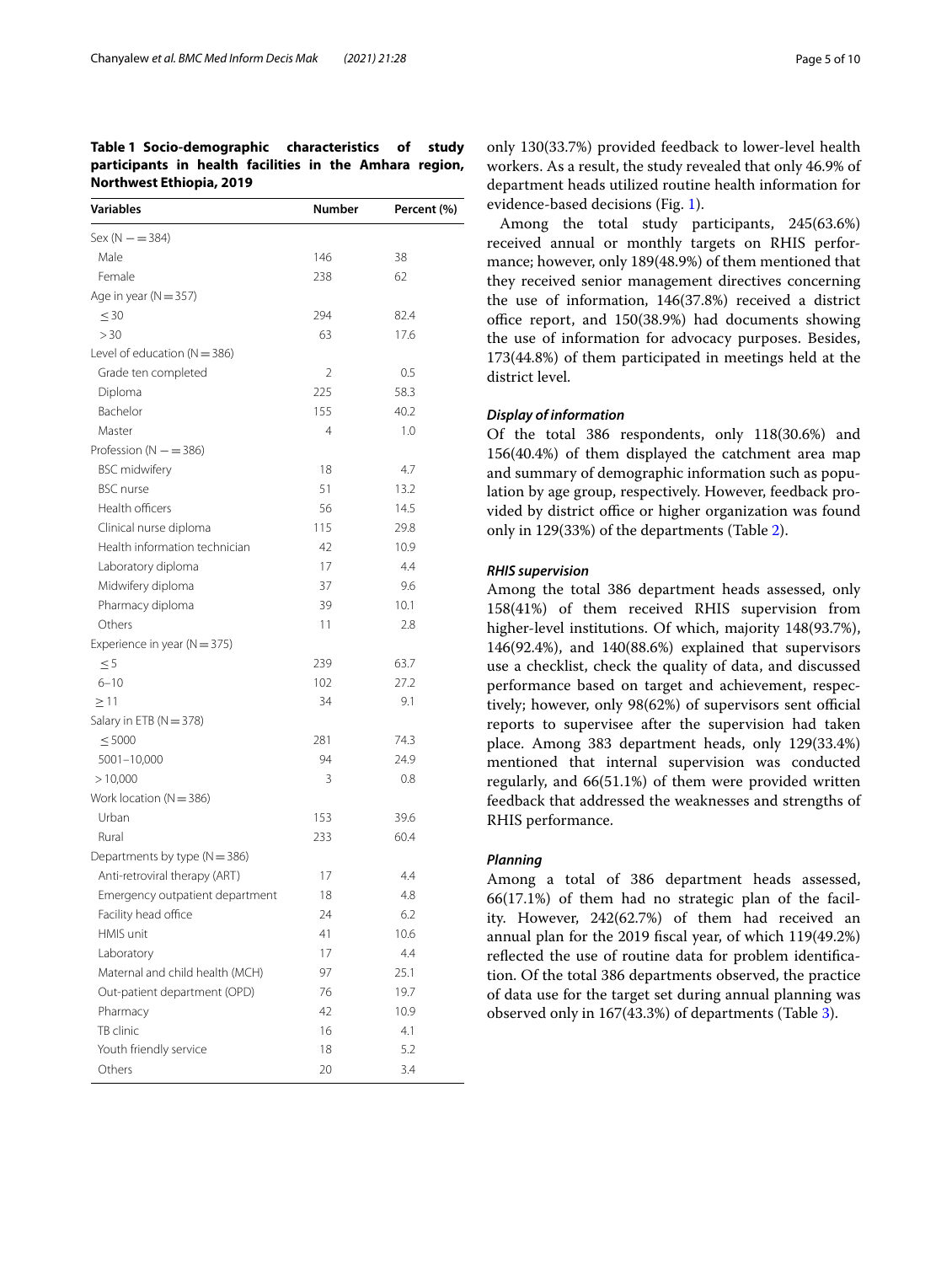

# <span id="page-5-1"></span><span id="page-5-0"></span>**Table 2 Type of information displayed in health facilities in the Amhara region, Northwest Ethiopia, 2019**

| <b>Variables</b>                                       | Number | Percent (%) |
|--------------------------------------------------------|--------|-------------|
| Catchment area map ( $N = 386$ )                       |        |             |
| Yes                                                    | 118    | 30.6        |
| No                                                     | 268    | 69.4        |
| Demographic data ( $N = 386$ )                         |        |             |
| Yes                                                    | 156    | 40.4        |
| No                                                     | 230    | 59.6        |
| Feedback available ( $N = 386$ )                       |        |             |
| Yes                                                    | 129    | 33.4        |
| No                                                     | 257    | 66.6        |
| Feedback review strategy ( $N = 129$ )                 |        |             |
| Yes                                                    | 111    | 86.1        |
| No                                                     | 18     | 13.9        |
| Feedback review personal responsibility<br>$(N = 129)$ |        |             |
| Yes                                                    | 115    | 89.2        |
| No                                                     | 14     | 10.8        |
| Feedback indicate resource mobilization<br>$(N = 129)$ |        |             |
| Yes                                                    | 87     | 67.4        |
| No                                                     | 42     | 32.6        |
| Feedback indicate data use for advocacy<br>$(N = 129)$ |        |             |
| Yes                                                    | 83     | 64.3        |
| No                                                     | 46     | 35.7        |
|                                                        |        |             |

## <span id="page-5-2"></span>**Table 3 Characteristics of the planning process in selected health facilities of the Amhara region, Northwest Ethiopia, 2019**

| <b>Frequency</b> | Percent (%) |
|------------------|-------------|
|                  |             |
| 66               | 17.1        |
| 320              | 82.9        |
|                  |             |
| 242              | 62.7        |
| 144              | 37.3        |
|                  |             |
| 119              | 49.2        |
| 123              | 50.8        |
|                  |             |
| 167              | 43.3        |
| 123              | 50.8        |
|                  |             |

<span id="page-5-3"></span>

# **Technical determinants**

The study indicated that, among 384 department heads, 137(32.7%) faced challenges while using HMIS data as detailed below (Fig. [2](#page-5-3)) of which, 110(80.3%) of them provided feedback to the HMIS unit to improve the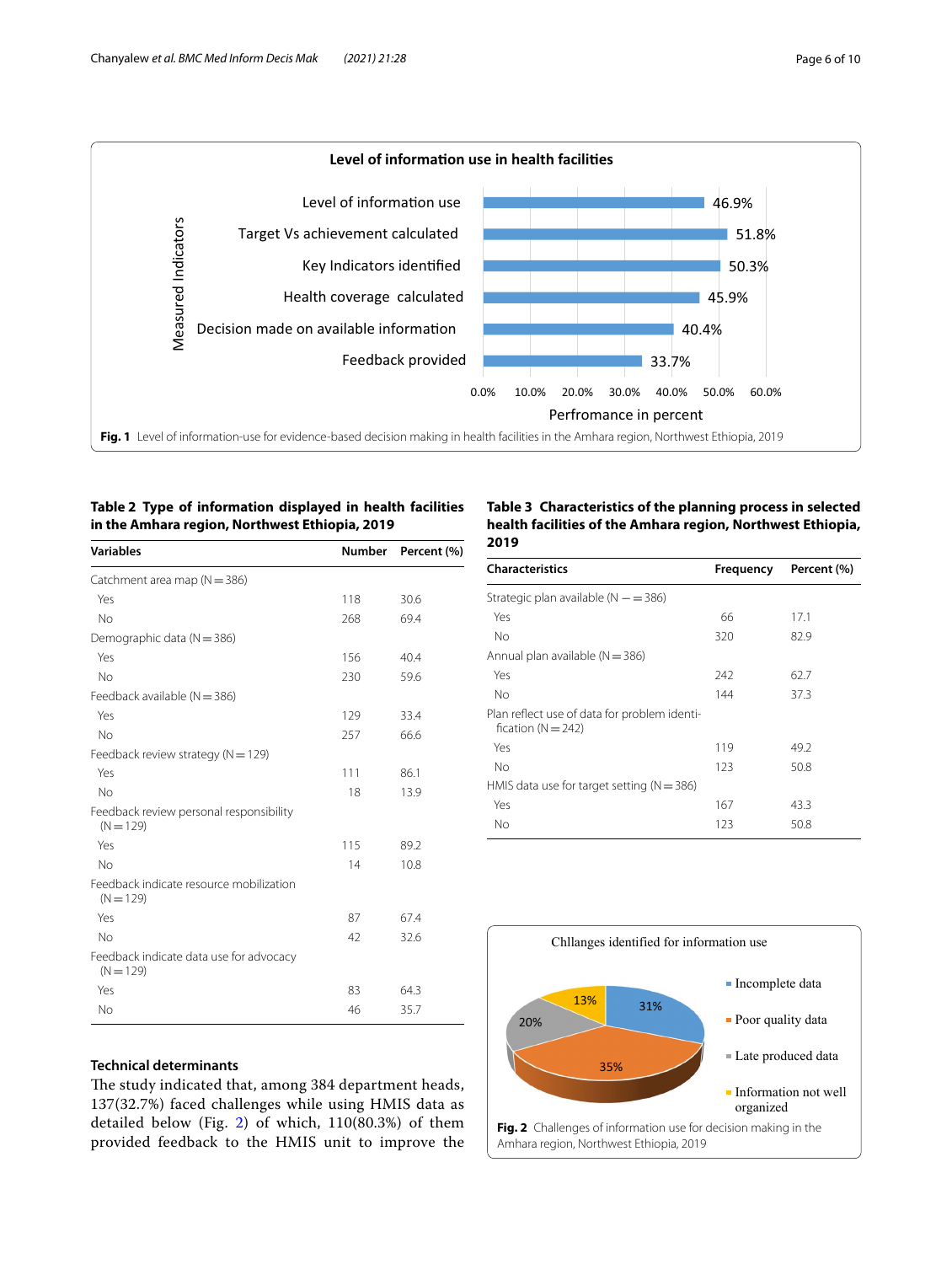challenges, and 88(80.6%) of them explained the feedback get addressed. Among a total of 384 department heads examined, 256(66.3%) explained they had the skill to make an evidence-based decision. The study also indicated that 288(74.6%) of study participants need training on the use of data for decision making followed by data collection 152(39.4%), and data analysis 151(39.1%).

### **Behavioural determinants**

Among the total 380 study participants, 211(55.5%) and 119(31.3%) of them agreed that not using collected data discouraged them, and collecting information led them to feel bored, respectively. However, 342(89.8%) of respondents mentioned that collecting information was meaningful for them, 346(91.5%) explained collecting information gave them that data were needed, and 308(81.5%) of them mentioned that collection information was appreciated. Fewer 45(11.8%) of them explained that collecting information gave them forced activities.

### *Factors afecting the level of information use*

The study revealed that displaying demographic and performance data, and providing feedback were individual-level predictors whereas maintaining PMT minute, issuing directives by senior management, using HMIS data for target setting, receiving HIS supervision, and location were organizational level predictors (Table [4\)](#page-6-0).

The study revealed that, department heads who displayed demographic data were  $12.42$  (AOR = 12.42; 95% CI [5.52, 27.98]) times more likely to use the information for decision making than those who did not display demographic data. Besides, the odds of use of information for decision making was  $1.68$  (AOR=1.68; 95% CI [1.33, 2.11]) and 2.29  $(AOR = 2.29; 95\% \text{ CI}$  [1.05, 5.00]) times higher among department heads who displayed performance data for monitoring and provided feedback to the HMIS unit regarding data quality than their counter parts those who did not, respectively (Table [4](#page-6-0)).

The study indicated that, facilities that maintained PMT minute and received senior management directives had 3.53 (AOR=3.53; 95% CI [1.61, 7.75]) and 3.56 (AOR=3.56; 95% CI [1.76, 7.19]) times higher odds of the level of information-use for decisions, respectively. Besides, the level of information-use for decision making was 3.43 (AOR=3.43; 95% CI [1.66, 7.09]) and 2.84 (AOR=2.84; 95% CI [1.33, 6.07]) times more likely in health facilities which utilized HMIS data for target setting and received RHIS supervision, respectively. However, the level of information-use in rural facilities was 84% (AOR=0.16; 95% CI [0.07, 0.39]) less likely than urban facilities (Table [4](#page-6-0)).

#### **Model appropriateness**

The score of the Log-likelihood ratio for the null model in the GLMM was subtracted from the ordinary logistic

<span id="page-6-0"></span>**Table 4 Factors associated with the level of information-use for decision making in the Amhara region, Northwest Ethiopia, 2019**

| <b>Variables</b>                         | <b>Null model</b> |                                | <b>Model with level-1</b><br>variables |             | Model with level-2<br>variables |                          | Model with both level-1<br>and level-2 variables |            |
|------------------------------------------|-------------------|--------------------------------|----------------------------------------|-------------|---------------------------------|--------------------------|--------------------------------------------------|------------|
|                                          | AOR (95% CI)      |                                | p value AOR (95% CI)                   | p value     | AOR (95% CI)                    | p value                  | AOR (95% CI)                                     | p value    |
| Intercept                                | 0.85(0.59, 1.24)  | 0.406                          | 0.004(0.001, 0.02)                     | $0.001***$  | 0.25(0.05, 1.15)                | 0.076                    | 0.03(0.005, 0.21)                                | $0.001***$ |
| Display demographic data                 |                   |                                | 7.46 (3.52, 15.83)                     | $0.001$ *** |                                 |                          | 12.42 (5.52, 27.98)                              | $0.001***$ |
| Received office report                   |                   | -                              | 5.33 (2.58, 10.99)                     | $0.001$ *** |                                 |                          |                                                  |            |
| Supervisor provide feedback timely -     |                   | -                              | 1.22(1.03, 1.45)                       | $0.05*$     |                                 |                          |                                                  |            |
| Supervise staff                          |                   | -                              | 1.64(1.11, 2.43)                       | $0.05*$     |                                 |                          |                                                  |            |
| Staff display data for monitoring        |                   | -                              | 1.48 (1.18, 1.85)                      | $0.000$ *** | $\equiv$                        | $\overline{\phantom{m}}$ | 1.68(1.33, 2.11)                                 | $0.001***$ |
| Provide feedback to HMIS unit            |                   | -                              | 2.93 (1.42, 6.07)                      | $0.01***$   |                                 | $\overline{\phantom{m}}$ | 2.29 (1.05, 5.00)                                | $0.05*$    |
| Feedback from seniors available          |                   | $\qquad \qquad \longleftarrow$ | 2.79 (1.29, 6.07)                      | $0.01***$   |                                 |                          |                                                  |            |
| PMT minute maintained                    |                   |                                |                                        |             | 2.78 (1.29, 5.98)               | $0.01***$                | 3.53 (1.61, 7.75)                                | $0.01***$  |
| Received planned target                  |                   |                                |                                        |             | 2.63 (1.17, 5.92)               | $0.05*$                  |                                                  | -          |
| Senior management issued direc-<br>tives |                   |                                |                                        | -           | 3.06 (1.58, 5.90)               | $0.001***$               | 3.56 (1.76, 7.19)                                | $0.001***$ |
| Have annual plan                         |                   |                                |                                        |             | 2.93 (1.24, 6.92)               | $0.05*$                  |                                                  |            |
| HMIS data use for target setting         |                   |                                |                                        |             | 2.20(1.09, 4.45)                | $0.05*$                  | 3.43 (1.66, 7.09)                                | $0.001***$ |
| Received HIS supervision                 |                   |                                |                                        |             | 2.34(1.13, 4.88)                | $0.05*$                  | 2.84 (1.33, 6.07)                                | $0.01***$  |
| Location                                 |                   |                                |                                        |             | 0.27(0.12, 0.60)                | $0.01***$                | 0.16(0.07, 0.39)                                 | $0.001***$ |

\*\*\**p* value <0.001,\*\**p* value <0.01,\**p* value <0.05, '.'*p* value <0.1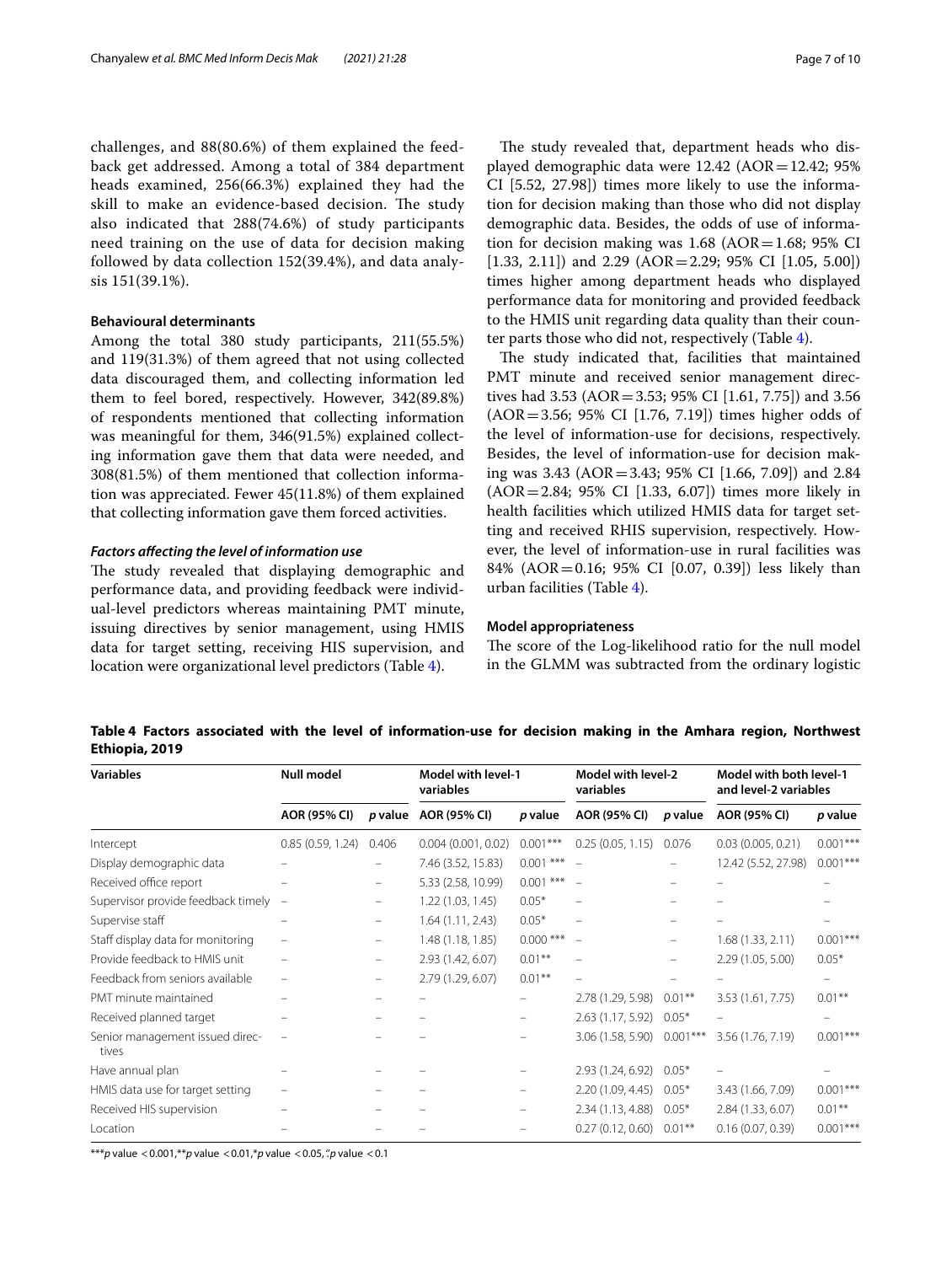regression model and resulted in -19.65784 (degree of freedom=1). As a result, the test statistics  $(-2^*$  Log likelihood ratio) was 39.316, which indicated that the between-facility variance was non-zero. Besides, the ANOVA model employed for the null model in the GLMM and ordinary logistic regression resulted in a statistically significant chi-square test  $(x^2=39.316,$  $p < 0.001$ ), which supported to include additional terms (random efect) in the model. Moreover, the ICC score in the null model was 0.35, which implied that 35% of the chance of having a good level of information use was explained by between-cluster diferences (facilities) (Table [5](#page-7-0)).

#### **Model comparison**

The scores for AIC and BIC decreased from the null to the global model in a generalized linear mixed-efect model. Unlike that, the value for PCV increased in cascading models (Table [5\)](#page-7-0).

#### **Model ft and performance diagnosis**

The ratio of residual deviance to the degree of freedom for the global model (model with both individual and organizational level variables) was 0.97, which explained that the model was not over-dispersed.

#### **Multicollinearity test**

Though a multicollinearity test was conducted for the fnal model, none of the variables' scores showed greater or equal to 10 for the test statistic.

# **Discussion**

The study indicated that the overall proportion of information-use for evidence-based decision making among department heads was very low. The finding was by far below the result reported from North Gondar and Hadiya zone, Ethiopia where the level of information-use for evidence-based decision making was 78.5% [[12\]](#page-9-10) and 69.3% [[13\]](#page-9-11), respectively. Also, it was below the study

done in South Africa  $[34]$  $[34]$ . The possible explanation for this diference could be, this study included health facilities obtained from districts with very wide geographic coverage which were not easily accessible for support. As a result, the low level of information- use for evidencebased decision making afects the quality of healthcare services. However, the fnding was higher than the study done in Jimma and Addis Ababa which reported the level of information-use as  $31\%$  [[14\]](#page-9-12) and  $41.7\%$  [[18](#page-9-16)], respectively. The variation might be because of the difference in the study period and efforts exerted in the past two years following the development of IRR by diferent actors in the study area.

Among individual-level predictors, displaying demographic and performance data for monitoring and providing feedback to the HMIS unit were positively associated with the level of information-use. The higher odds of routine health information system utilization for evidence-based decision making were observed among department heads who displayed demographic and performance data for monitoring. The finding was in line with a study done in Jimma that reported displaying demographic and performance data were associated with a good level of information-use [[14\]](#page-9-12). Displaying demographic data by age, sex, and location would help healthcare providers to monitor whether target groups were provided services properly according to their needs. Besides, displaying performance data based on target versus achievement supported healthcare providers to identify the area where healthcare services imbalance existed that required further improvements [[35](#page-9-33)].

Likewise, the studies conducted in Dire Dawa [\[17](#page-9-15)], the odds of information-use for evidence-based decision making was higher among department heads who provided feedback to the HMIS unit about data quality. It is known fact that providing feedback to health departments that indicated the strength and weakness based on supervision fndings would help to improve the

<span id="page-7-0"></span>**Table 5 Summary of information for the generalized linear mixed efect model in the Amhara region, Northwest Ethiopia, 2019**

| <b>Model components</b>              | <b>Null model</b> | Model with level-1<br>variables | Model with level 2<br>variables | Model with both level-1<br>and level-2 variables |
|--------------------------------------|-------------------|---------------------------------|---------------------------------|--------------------------------------------------|
| Variance of random effect $(\tau^2)$ | 1.778             | 1.574                           | 1.102                           | 0.7187                                           |
| LR                                   | $-247.2$          | $-173.7$                        | $-171.3$                        | $-142.7$                                         |
| PCV                                  | Reference         | 11.4%                           | 37.9%                           | 59.6%                                            |
| ICC                                  | 0.351             | 0.324                           | 0.251                           | 0.179                                            |
| <b>AIC</b>                           | 498.3             | 365.4                           | 360.6                           | 305.5                                            |
| <b>BIC</b>                           | 506.2             | 401.0                           | 396.1                           | 344.9                                            |

*LR* log-likelihood ratio, *PCV* proportional change in the variance, *ICC* intra class correlation, *AIC* Akaike information criteria, *BIC* Bayesian information criteria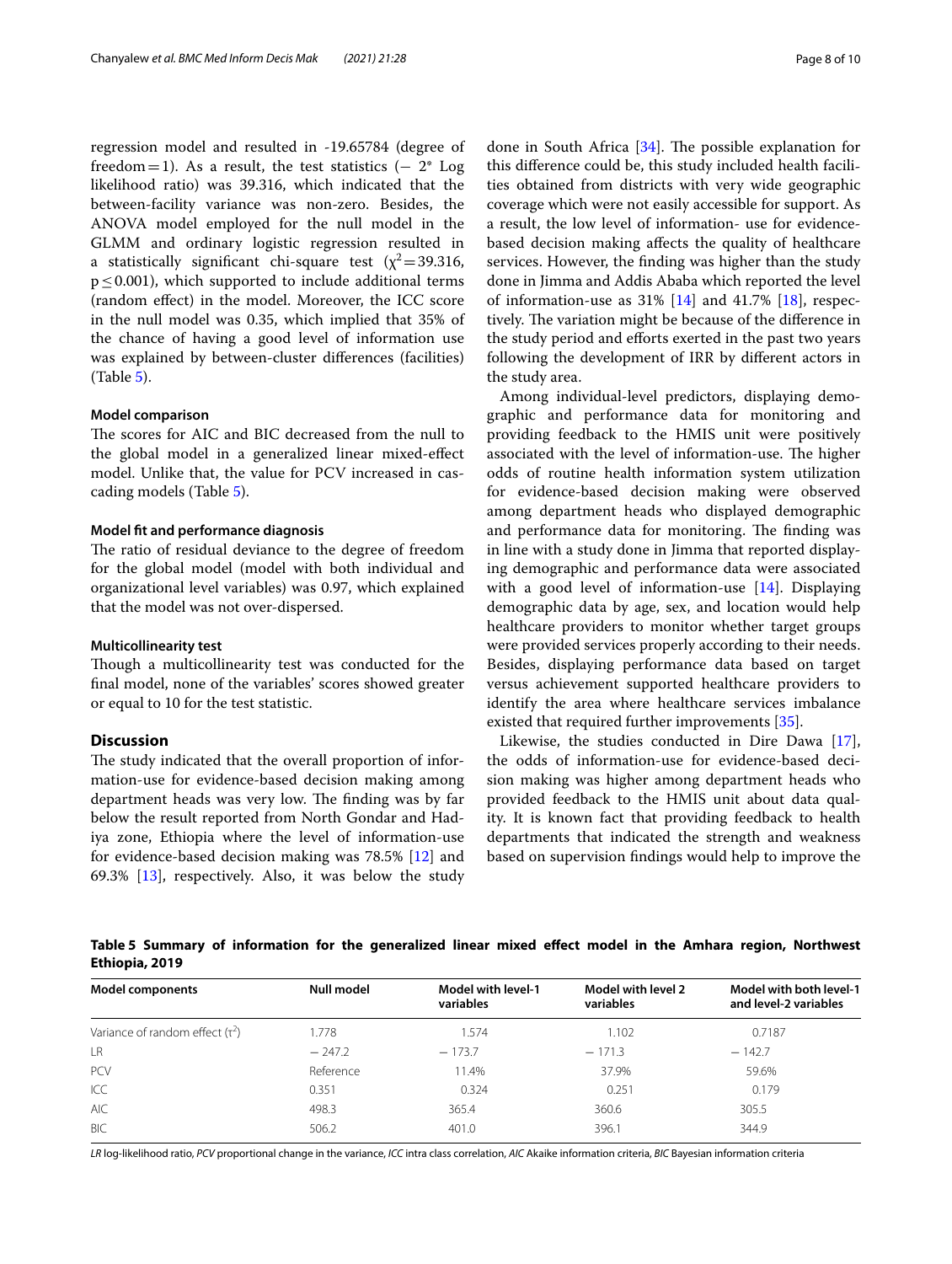performance of the health information system at all levels in the health system [[36\]](#page-9-34).

Maintaining PMT minute, issuing directives by senior management, using HMIS data for target setting, receiving HIS supervision, and location were organizational level predictors of routine health information use for evidence-based decision. The level of information use was higher among department heads those who received RHIS supervision than compared to their counterparts. Regular HIS supervision might help health workers to improve their capacity on health data analysis, interpretation, and use to make an evidencebased decision at lower levels of the health care system  $[16]$  $[16]$  $[16]$ .

Similarly, high odds of information use were noted among department heads who maintained Routine Performance Monitoring Team (RPMT) minute. It was evidenced elsewhere, PMT was a core ingredient that would help to improve RHIS performance (improved data quality and enhanced use of routine information for decision making). Maintaining the discussion points and decisions made during the PMT meeting guided the overall healthcare services and activities undertaken in the health facilities. It was also mentioned in the National Information Use Guideline of Ethiopia, conducting PMT, keeping the records of PM, and translating it to the action plan as paramount activities that all health facilities were supposed to implement [[37\]](#page-9-35).

The odds of good information use among department heads in rural facilities were less likely than their counterparts in the urban facilities. The finding was in line with the result reported in East Gojam, Ethiopia [[19\]](#page-9-17), and also supported by Information Revolution Roadmap, Ethiopia  $[6]$  $[6]$ . This could be due to the fact that the low emphasis was given to lower-level health workers (department heads) who were engaged in data generation in rural facilities. Besides, there was limited and inadequate support provided by higher institutions (district, zone, or regional level) that helped them to improve the practice of evidence-based decision making.

In a nutshell, this study highlighted the utilization of routine health information systems among department heads for evidence-based decision making and its attributes. It uncovered the practice of feedback mechanisms, training needs, supervision modality, planning process, motivation mechanisms, and behavior of study participants on routine health information use. It may have indicated the area where further improvements are required. Besides, the fnding may serve as a source of information for further studies.

The study included health facilities in selected districts that covered large geographical locations in the region. Hence, the fndings of this research may have high generalizability. Moreover, it accounted for variations at diferent levels to delineate the efect of an individual as well as organizational level attributes using a generalized linear mixed-efect model. However, the limitations of this study were, it only indicated that the one-time study fndings (since the study applied a cross-sectional design). Besides, it did not address the perception of department heads towards routine health information use for evidence-based decision making.

## **Conclusion**

The overall level of routine health information utilization for evidence-based decision making was low. It signifed that department heads poorly utilized available information to lead program performance and managed resources for efective utilization. Individual-level factors (displaying demographic and performance data for monitoring and providing feedback to HMIS unit) and organizational level factors (maintaining performance monitoring team minute, conducting supervision, issuing directives by senior management, using HMIS data for target setting, and location) were associated with utilization of routine health information for decision making. Therefore, strengthening the capacity of department heads on data displaying for monitoring, supervision, feedback mechanisms, and engagement of senior management on RHIS activities is highly recommended. Further research is suggested in the perception of department heads towards routine health information use to enhance evidence-based practice.

#### **Abbreviations**

AOR: Adjusted Odds Ratio; CI: Confdence Interval; DHIS: District Health Information System; EDM: Evidence-based Decision Making; HIS: Health Information System; HMIS: Health Management Information System; HSDP: Health Sector Development Plan; HSTP: Health Sector Transformation Plan; IRR: Information Revolution Roadmap; PRISM: Performance of Routine Health Information; RHIS: Routine Health Information System.

#### **Acknowledgments**

The authors are grateful to the University of Gondar for ethical approval, as well as zone health department, district office, and health facility heads for providing us permission to collect the data in health facilities. The authors also forward their appreciation to data collectors and study participants.

#### **Authors' contributions**

MA, BT, MY, and AA conceptualized the design of the study. MA participated in data analysis; MA, BT, MY, and AA provided a review of the methodology and analysis results. All authors contributed to the writing of this manuscript and all have read and approved the fnal manuscript.

#### **Funding**

The data collection for this study was funded by Derisduke Charity Foundation (DDCF). The funder has no role in the study design, management, analysis and interpretation of data.

#### **Availability of data and materials**

Data will be available up on reasonable request from the corresponding author.